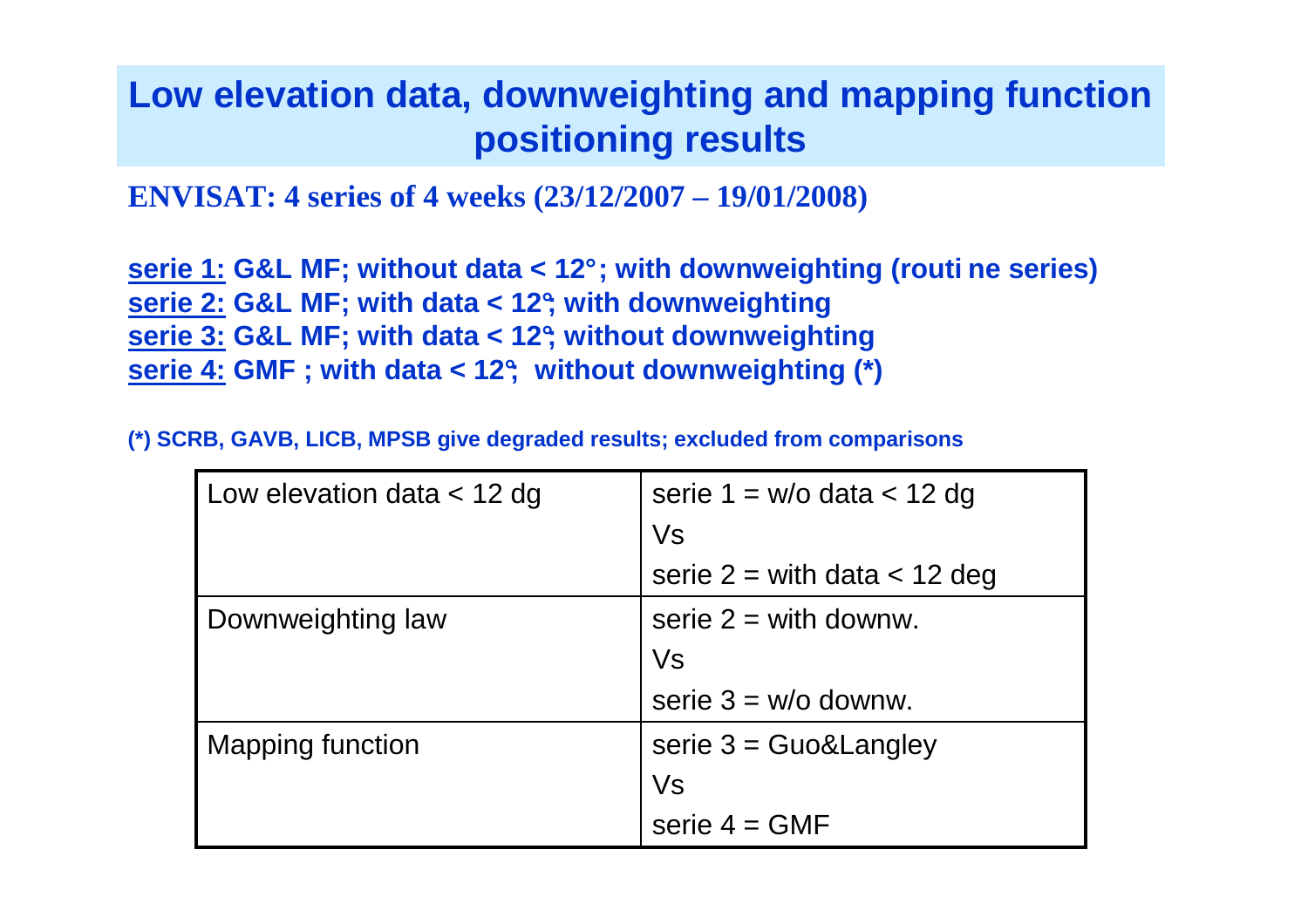# **ENVISAT weekly solutions vs ITRF2005RMS differences (mm)**

solution | pts | avant | apres | date | rms flh avant mm | rms flh apres mm | **serie 1: G&L MF; without data < 12° ; with downweighting (routi ne series)** 080302 080308MBE08a MCfPol | 46 | 27.8  $\sqrt{27.4}$  2008.17 | 23.7 35.2 22.7 | 23.6 34.8 22.1 | 080309 080315MBE08a MCfPol | 47 | 27.3  $\vert$  26.8 | 2008.19 | 23.8 30.3 27.6 | 23.6 29.8 26.9 | 080316 080322MBE08a MCfPol | 47 | 27.5 | 27.0 | 2008.21 | 27.1 27.5 27.8 | 26.6 27.2 27.2 | 080323 080329MBE08a MCfPol | 47 | 28.2  $\sqrt{27.7}$  2008.23 | 26.1 29.8 28.5 | 25.6 30.0 27.3 |

### **serie 2: G&L MF; with data < 12°; with downweighting**

| 080302 080308MBE08b MCfPol | 46   25.8    25.2   2008.17   23.9 31.3 21.4   23.8 30.8 19.8 |  |  |  |  |
|----------------------------|---------------------------------------------------------------|--|--|--|--|
| 080309 080315MBE08b MCfPol | 47   25.7   24.9   2008.19   23.7 28.5 24.9   23.4 27.9 23.2  |  |  |  |  |
| 080316 080322MBE08b MCfPol | 47   25.3    24.6   2008.21   26.1 24.7 25.2   25.7 24.6 23.5 |  |  |  |  |
| 080323 080329MBE08b MCfPol | 47   26.2   25.3   2008.23   25.6 27.7 25.3   25.1 27.7 23.0  |  |  |  |  |

#### **serie 3: G&L MF; with data < 12°; without downweighting**

| 080302 080308MBE08c MCfPol | 46   27.8   26.7   2008.17   26.2 31.5 25.4   26.2 31.0 22.2                      |  |  |  |  |
|----------------------------|-----------------------------------------------------------------------------------|--|--|--|--|
| 080309 080315MBE08c MCfPol | _47   27.6    <mark>26.2  </mark> 2008.19    25.9  28.9  27.9    25.7  28.7  24.1 |  |  |  |  |
| 080316 080322MBE08c MCfPol | 47   27.4    <mark>26.1  </mark> 2008.21   27.3 24.6 30.0   27.2 24.5 26.5        |  |  |  |  |
| 080323 080329MBE08c MCfPol | 47   28.6    <mark>27.3</mark>   2008.23   29.0 28.7 28.1   28.7 28.8 24.2        |  |  |  |  |

### **serie 4: GMF ; with data < 12°; without downweighting**

| 080302 080308MBE08e MCfPol | 46   27.4   27.3   2008.17   25.7 31.4 24.8   25.8 30.9 24.7 |  |  |  |  |
|----------------------------|--------------------------------------------------------------|--|--|--|--|
| 080309 080315MBE08e MCfPol | 47   27.9   27.1   2008.19   26.8 30.9 25.7   26.6 30.6 23.8 |  |  |  |  |
| 080316 080322MBE08e MCfPol | 47   27.8   27.1   2008.21   27.3 27.8 28.3   27.0 27.6 26.8 |  |  |  |  |
| 080323 080329MBE08e MCfPol | 47   28.6   28.1   2008.23   29.1 28.7 28.1   28.9 28.6 26.8 |  |  |  |  |